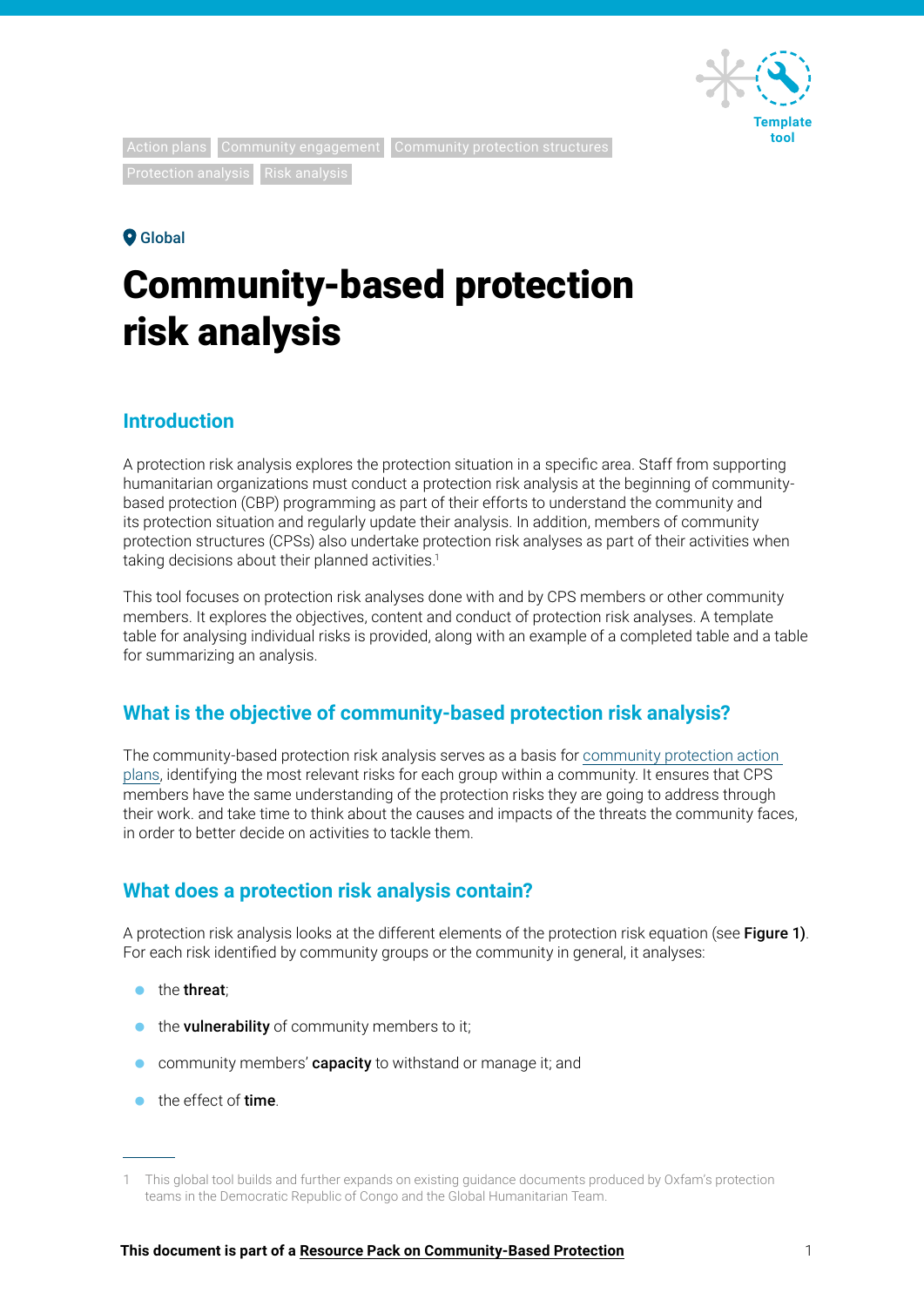# **Risk = Threat + Vulnerability ( x Time) Capacity**

When looking at the **threat**, the protection risk analysis should include threats belonging to the three categories detailed in the [protection guidance note:](https://policy-practice.oxfam.org/resources/what-are-protection-and-community-based-protection-guidance-on-community-protec-621227/) violence, coercion and deliberate deprivation. For each threat, an analysis should explore how and where the threat occurs, and when and how often it takes place. In addition, it should identify perpetrators and their motivations. In order to reduce the risk of retaliation against CPS members, CPS members can use codes to anonymise the different perpetrators; the list of codes should be kept separately from the analysis. Finally, analysing the threat also involves assessing its underlying causes.

The analysis of **vulnerability** should identify which people or group(s) of people are most exposed and vulnerable to the identified threat, and why. There are different factors that can make a person vulnerable to a specific threat, such as gender, age, disability, sexual orientation, religion, ethnicity, political opinion, social status and displacement status. Often one person is vulnerable to a protection threat because of several factors (e.g. due to their gender and age) – this is called 'intersectionality'.

The element of time looks at how long and how often vulnerable people are exposed to the identified threat. This could for example be once a day or once a week, and for 20 minutes or for several hours.

When analysing the **capacity** of communities to reduce and mitigate risks, one should look at different levels, including that of individuals, households, community groups and the community in general. As detailed in the [guidance note on self-protection](https://policy-practice.oxfam.org/resources/supporting-self-protection-a-guidance-note-for-protection-volunteers-and-other-621233/), self-protection capacities include knowledge, resources, solidarity and engagement. The guidance note also includes a tool for identifying existing self-protection strategies (both positive and negative). In addition, community members can identify what resources or support they are lacking to allow them to reinforce positive self-protection strategies. Finally, the capacity section also considers what duty bearers do or do not do to fulfil their responsibilities, and what NGOs and UN agencies are doing to support communities in their protection.

[Annex 1](#page-3-0) summarizes the key question for each element of the risk equation in a table that can be used to analyse individual threats. [Annex 2](#page-4-0) gives an example of a filled table for a specific protection risk.

## **How is a community-based protection risk analysis conducted?**

CPS members conduct the protection risk analysis, with the supporting humanitarian organization providing assistance, including:

- **training on protection and the protection risk elements;**
- helping in the preparation and use of the tools; and
- accompanying CPS members during data collection with other community members.

The first time CPSs conduct a protection risk analysis, they will need more support than subsequent times. As well as setting aside sufficient time, staff from supporting organizations should be prepared to challenge negative attitudes and social norms, as well as the personal biases of CPS members through discussion.

Before assessing each risk in more detail using the table in [Annex 1](#page-3-0), there are three main steps for determining the protection risks:

Collecting and analysing data from CPS members;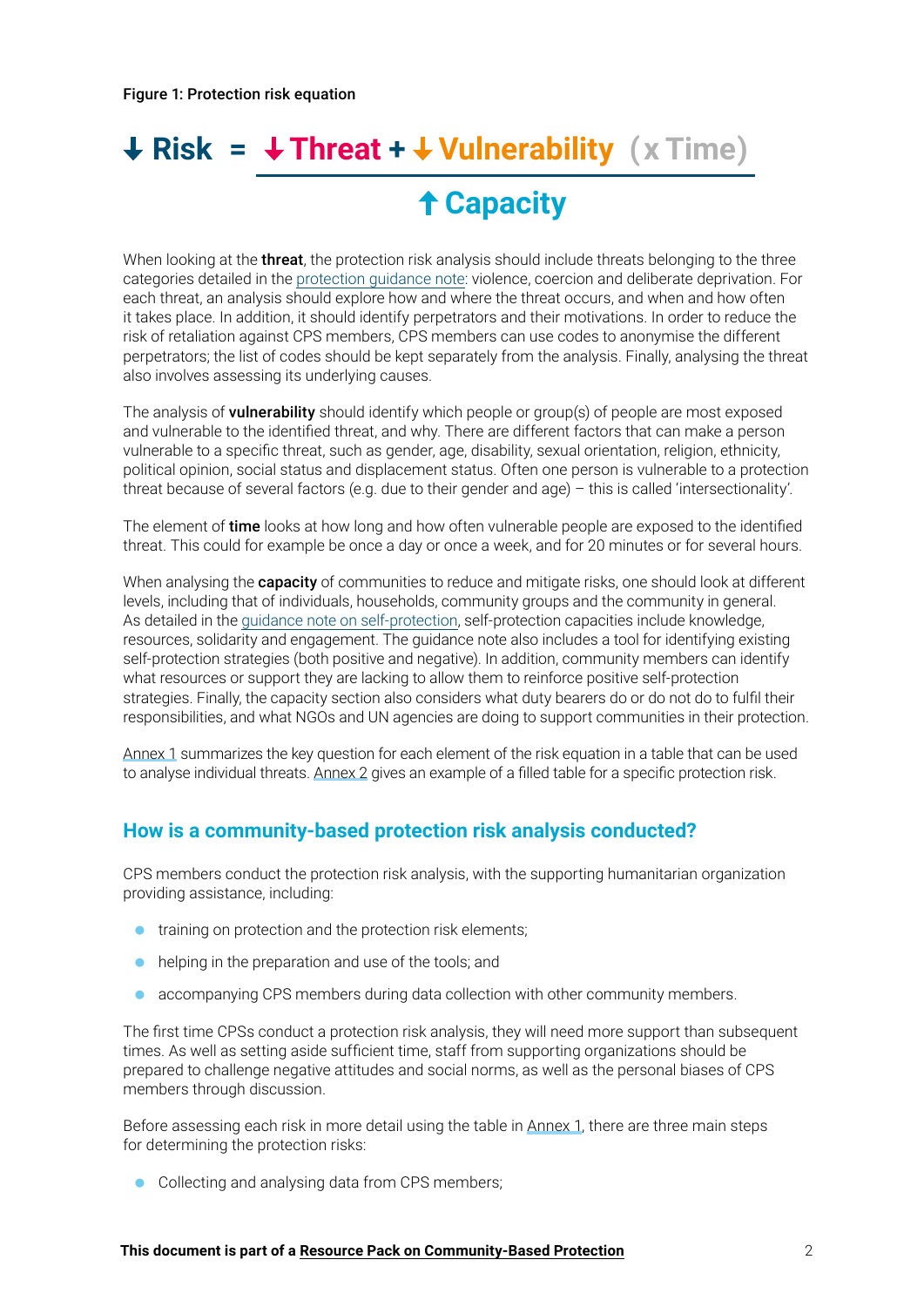- Collecting and analysing data from other community members; and
- Validating results with community members.

#### 1. Collecting and analysing data from CPS members

There are many possible ways to collect an initial list of protection risks, such as brainstorming; community mapping; or running focus group discussions with CPS members. If a CPS needs a rapid analysis of the protection situation in their community, they can skip step 2, but return to it later to update their plans.

#### 2. Collecting and analysing data from other community members

CPS members should consult other community members on their perceptions of protection risks. Ideally the CPS members should work in pairs, so that one can facilitate discussions while the other takes notes. CPS members should choose to consult community groups and individuals that they have access to, and where it is culturally and socially acceptable for them to do so, this is why it is important to have a diverse and inclusive CPS in the first place. For instance, in many cases women should consult other women in the community, and people with disabilities might feel more comfortable speaking about their protection concerns to CPS members with disabilities. If CPS members speak to a mixed-gender group of community members, then the pair should be a man and a woman. Since discussions can be difficult and sensitive, it is a good idea to have staff from supporting organizations accompany CPS members at least the first few times. To ensure diversity and representativity of the results, a wide range of community members should be consulted from different ages, genders, ethnicities, sexual orientations, religions, abilities and displacement statuses.

Methods that can be used to collect information include community mapping, focus group discussions, interviews and safety audits. Regardless of the methods chosen, CPS members should seek free, prior and informed consent from participants.

#### 3. Validating results with community members

CPS members should share the results of their protection risk analysis with community members and seek feedback on its conclusions and prioritization. Depending on the security context, this can be done in a large community meeting or in smaller groups. The information provided to the community members at this stage should not be attributable to individual community members. CPS members can use the summary table in [Annex 3](#page-6-0) to record the main findings of their analysis. They should also communicate to community members when they intend to update their analysis and share these updates with the community.

### **Safe programming risks in protection analysis**

Discussions around protection concerns can be very sensitive and have the potential to cause further harm if the protection analysis is not done in a safe way. CPS members and supporting humanitarian organizations should therefore do a [safe programming risk analysis](https://www.oxfamwash.org/communities/safe-programming/FINAL Safe_Programming_Booket_Digital.pdf) before starting the exercise. Risks include retraumatising survivors, retaliation from perpetrators, leaking personal information, sexual exploitation and abuse during data collection, and raising false expectations.

Some mitigating measures include discouraging participants from sharing details of personal protection incidents; CPS members and humanitarian staff being able to refer victims and survivors to protection services; organizing small groups by gender, age and diversity criteria; and identifying safe ways to compile, store, use and share protection data. Those collecting data must prevent putting communities at risk and identify ways to mitigate such risks.<sup>2</sup>

<sup>2</sup> For more information on responsible data management, see Oxfam, "Responsible Program Data Policy", 2015, available<https://policy-practice.oxfam.org/resources/oxfam-responsible-program-data-policy-575950/>and Oxfam, "Responsible Data Management Training Pack", 2017, available at [https://policy-practice.oxfam.org/](https://policy-practice.oxfam.org/resources/responsible-data-management-training-pack-620235/) [resources/responsible-data-management-training-pack-620235/](https://policy-practice.oxfam.org/resources/responsible-data-management-training-pack-620235/) (both accessed July 2021).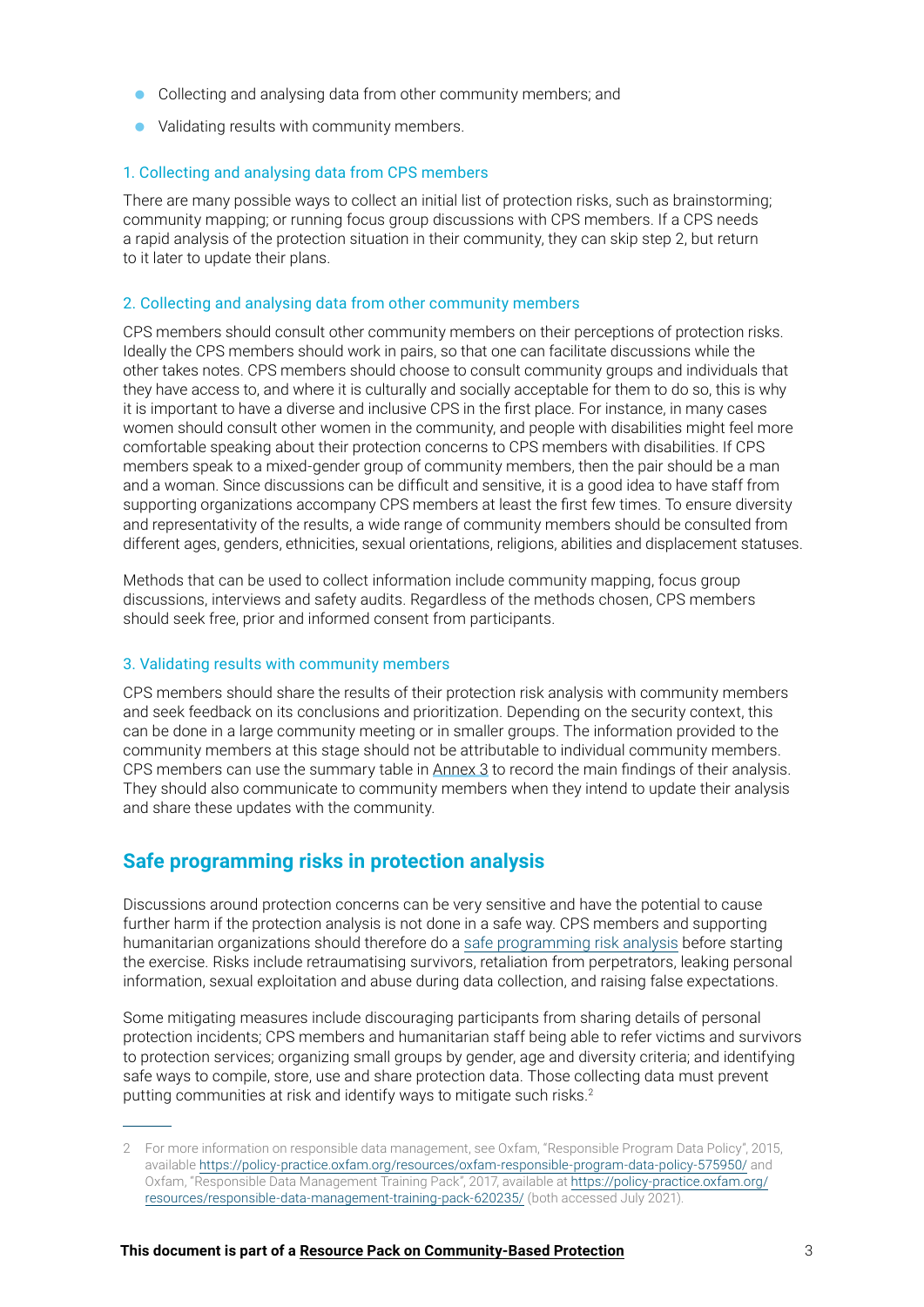# <span id="page-3-0"></span>**Annex 1: Template protection risk analysis matrix**

*NB This table is intended to be used for the detailed analysis of individual threats. Therefore, use one table per threat.*

| <b>Threat</b> | What is the threat?                                                                                                                  |  |
|---------------|--------------------------------------------------------------------------------------------------------------------------------------|--|
|               | Where does the threat occur?                                                                                                         |  |
|               | When (e.g. time of the day/week/<br>season) does it occur?                                                                           |  |
|               | Who are the perpetrators?<br>What is their motivation?                                                                               |  |
|               | What are the underlying causes or<br>exacerbating factors of the threat?                                                             |  |
|               | Who is vulnerable to the threat?                                                                                                     |  |
| Vulnerability | Why are they vulnerable<br>(e.g. gender, age, diversity, status,<br>livelihood activity, health needs)?                              |  |
| Time          | How often and/or for how long<br>are vulnerable people exposed<br>to the threat?                                                     |  |
| <b>Impact</b> | What is the impact of the threat on<br>survivors and vulnerable people?                                                              |  |
|               | What is the impact of the threat<br>on the community in general?                                                                     |  |
| Capacity      | How do the vulnerable people<br>protect themselves? How does<br>the rest of the community protect<br>the vulnerable people?          |  |
|               | What resources, support and<br>assistance are accessible within<br>the community for them to protect<br>themselves? What is missing? |  |
|               | Who is responsible for protection?<br>What do they do? What are the gaps?                                                            |  |
|               | What do NGOs and UN agencies do?<br>What are the gaps?                                                                               |  |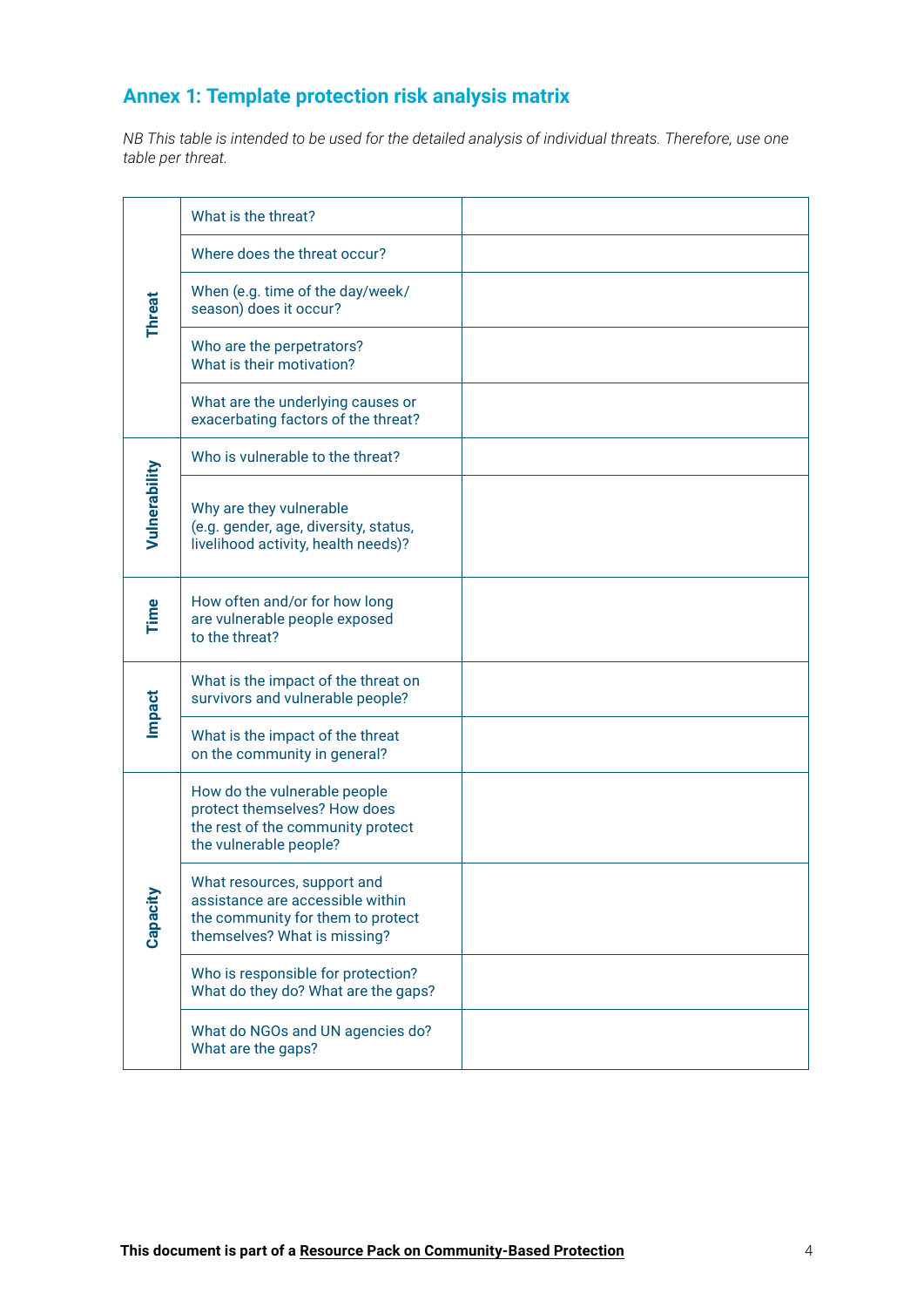# <span id="page-4-0"></span>**Annex 2: Example of a completed protection risk analysis matrix**

*NB In this example, Z is the code for the armed group that the perpetrators belong to.*

| <b>Threat</b> | What is the threat?                                                                                     | • Extortion<br>. Women on foot using road X being stopped by<br>armed men when they cross checkpoint 1, being<br>asked to pay money to be able to cross checkpoint                                                                 |  |
|---------------|---------------------------------------------------------------------------------------------------------|------------------------------------------------------------------------------------------------------------------------------------------------------------------------------------------------------------------------------------|--|
|               | Where does the threat occur?                                                                            | Checkpoint 1 on road X that connects villages<br>A and B                                                                                                                                                                           |  |
|               | When (e.g. time of the day/week/<br>season) does it occur?                                              | On market days (Tuesday), mainly in the late<br>afternoon/early evening when women come back<br>from the market; since the commander of Z left<br>the area two weeks ago                                                           |  |
|               | Who are the perpetrators?<br>What is their motivation?                                                  | Individual armed men from Z; they want money;<br>they want to exercise and show their power                                                                                                                                        |  |
|               | What are the underlying causes or<br>exacerbating factors of the threat?                                | Commander of Z not in the area, so has less<br>control over individual members of Z; members<br>of Z have arrived recently to this area and want<br>to impose their control and power; Z is running out<br>of food for its members |  |
|               | Who is vulnerable to the threat?                                                                        | Women and girls travelling by food on the road on<br>the way back from the market                                                                                                                                                  |  |
| Vulnerability | Why are they vulnerable (e.g.<br>gender, age, diversity, status,<br>livelihood activity, health needs)? | Members of Z appear to target women specifically<br>for their gender as they are most likely to have sold<br>produce in the market                                                                                                 |  |
|               |                                                                                                         | Women travelling on the road late in the afternoon/<br>early in the evening when not many others are<br>around and the market has finished:                                                                                        |  |
|               |                                                                                                         | . Carrying produce slows women and girls down                                                                                                                                                                                      |  |
|               |                                                                                                         | • There is no market in village A and the most direct<br>(and most practicable) route to the market in village<br>B is via road X                                                                                                  |  |
| <b>Time</b>   | How often and/or for how long<br>are vulnerable people exposed<br>to the threat?                        | • Once a week                                                                                                                                                                                                                      |  |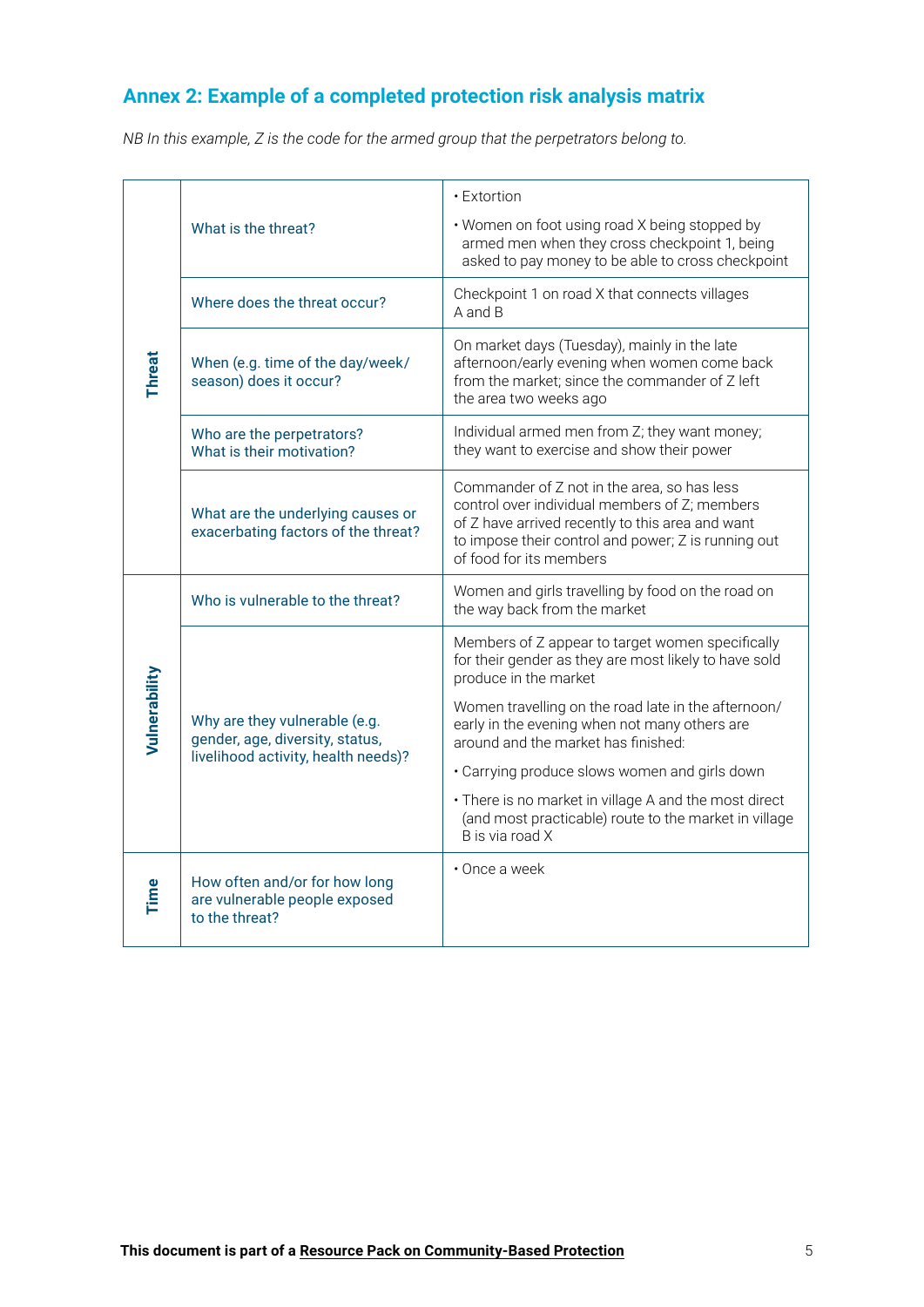| · Emotional (stress, anxiety, depression)<br>· Physical (injuries if they resist)<br>• Economic (loss of money because of extortion<br>but also because some women stop going to the<br>market to sell their produce and sell it on the road<br>where prices are lower)<br>What is the impact of the threat on<br>· Possible food insecurity because some women<br>survivors and vulnerable people?<br>stop going to the market to buy food<br>Community in village A: economic loss, possible<br>impact on food security for families because fewer<br><b>Impact</b><br>families go to market<br>Community in village B: less produce available on<br>markets, possible impact on food security in future<br>Emotional (stress, anxiety, depression)<br>Physical (injuries if they resist)<br>Economic (loss of money because of extortion but<br>What is the impact of the threat<br>also because some women stop going to the market<br>on the community in general?<br>to sell their produce and sell it on the road where<br>prices are lower)<br>Possible food insecurity because some women stop<br>going to the market to buy food<br>Women stop going to the market, with men going<br>How do the vulnerable people<br>instead; women going in groups; women leaving the<br>protect themselves? How does<br>market earlier than usually<br>the rest of the community protect<br>the vulnerable people?<br>Forum of women farmers is very engaged in this<br>What resources, support and<br>issue and are raising awareness<br>assistance are accessible within<br>the community for them to protect<br>An alternative route could exist, but a bridge would<br>Capacity<br>themselves? What is missing?<br>have to be repaired<br>State authorities are not present in the area; since<br>this is a non-international armed conflict, Z is<br>Who is responsible for protection?<br>responsible for protection in the area under their<br>What do they do? What are the<br>control (under international humanitarian law) but<br>gaps?<br>since commander left, there is no one with control<br>over individual members of Z<br>No NGOs or UN agencies present at this time<br>What do NGOs and UN agencies do? |  |                                                                        |   |  |
|--------------------------------------------------------------------------------------------------------------------------------------------------------------------------------------------------------------------------------------------------------------------------------------------------------------------------------------------------------------------------------------------------------------------------------------------------------------------------------------------------------------------------------------------------------------------------------------------------------------------------------------------------------------------------------------------------------------------------------------------------------------------------------------------------------------------------------------------------------------------------------------------------------------------------------------------------------------------------------------------------------------------------------------------------------------------------------------------------------------------------------------------------------------------------------------------------------------------------------------------------------------------------------------------------------------------------------------------------------------------------------------------------------------------------------------------------------------------------------------------------------------------------------------------------------------------------------------------------------------------------------------------------------------------------------------------------------------------------------------------------------------------------------------------------------------------------------------------------------------------------------------------------------------------------------------------------------------------------------------------------------------------------------------------------------------------------------------------------------------------------------------------------------------------------------------------------------------------------|--|------------------------------------------------------------------------|---|--|
|                                                                                                                                                                                                                                                                                                                                                                                                                                                                                                                                                                                                                                                                                                                                                                                                                                                                                                                                                                                                                                                                                                                                                                                                                                                                                                                                                                                                                                                                                                                                                                                                                                                                                                                                                                                                                                                                                                                                                                                                                                                                                                                                                                                                                          |  |                                                                        |   |  |
|                                                                                                                                                                                                                                                                                                                                                                                                                                                                                                                                                                                                                                                                                                                                                                                                                                                                                                                                                                                                                                                                                                                                                                                                                                                                                                                                                                                                                                                                                                                                                                                                                                                                                                                                                                                                                                                                                                                                                                                                                                                                                                                                                                                                                          |  |                                                                        |   |  |
|                                                                                                                                                                                                                                                                                                                                                                                                                                                                                                                                                                                                                                                                                                                                                                                                                                                                                                                                                                                                                                                                                                                                                                                                                                                                                                                                                                                                                                                                                                                                                                                                                                                                                                                                                                                                                                                                                                                                                                                                                                                                                                                                                                                                                          |  |                                                                        |   |  |
|                                                                                                                                                                                                                                                                                                                                                                                                                                                                                                                                                                                                                                                                                                                                                                                                                                                                                                                                                                                                                                                                                                                                                                                                                                                                                                                                                                                                                                                                                                                                                                                                                                                                                                                                                                                                                                                                                                                                                                                                                                                                                                                                                                                                                          |  |                                                                        |   |  |
|                                                                                                                                                                                                                                                                                                                                                                                                                                                                                                                                                                                                                                                                                                                                                                                                                                                                                                                                                                                                                                                                                                                                                                                                                                                                                                                                                                                                                                                                                                                                                                                                                                                                                                                                                                                                                                                                                                                                                                                                                                                                                                                                                                                                                          |  |                                                                        |   |  |
|                                                                                                                                                                                                                                                                                                                                                                                                                                                                                                                                                                                                                                                                                                                                                                                                                                                                                                                                                                                                                                                                                                                                                                                                                                                                                                                                                                                                                                                                                                                                                                                                                                                                                                                                                                                                                                                                                                                                                                                                                                                                                                                                                                                                                          |  |                                                                        |   |  |
|                                                                                                                                                                                                                                                                                                                                                                                                                                                                                                                                                                                                                                                                                                                                                                                                                                                                                                                                                                                                                                                                                                                                                                                                                                                                                                                                                                                                                                                                                                                                                                                                                                                                                                                                                                                                                                                                                                                                                                                                                                                                                                                                                                                                                          |  |                                                                        |   |  |
|                                                                                                                                                                                                                                                                                                                                                                                                                                                                                                                                                                                                                                                                                                                                                                                                                                                                                                                                                                                                                                                                                                                                                                                                                                                                                                                                                                                                                                                                                                                                                                                                                                                                                                                                                                                                                                                                                                                                                                                                                                                                                                                                                                                                                          |  |                                                                        |   |  |
|                                                                                                                                                                                                                                                                                                                                                                                                                                                                                                                                                                                                                                                                                                                                                                                                                                                                                                                                                                                                                                                                                                                                                                                                                                                                                                                                                                                                                                                                                                                                                                                                                                                                                                                                                                                                                                                                                                                                                                                                                                                                                                                                                                                                                          |  |                                                                        |   |  |
|                                                                                                                                                                                                                                                                                                                                                                                                                                                                                                                                                                                                                                                                                                                                                                                                                                                                                                                                                                                                                                                                                                                                                                                                                                                                                                                                                                                                                                                                                                                                                                                                                                                                                                                                                                                                                                                                                                                                                                                                                                                                                                                                                                                                                          |  |                                                                        |   |  |
|                                                                                                                                                                                                                                                                                                                                                                                                                                                                                                                                                                                                                                                                                                                                                                                                                                                                                                                                                                                                                                                                                                                                                                                                                                                                                                                                                                                                                                                                                                                                                                                                                                                                                                                                                                                                                                                                                                                                                                                                                                                                                                                                                                                                                          |  |                                                                        |   |  |
|                                                                                                                                                                                                                                                                                                                                                                                                                                                                                                                                                                                                                                                                                                                                                                                                                                                                                                                                                                                                                                                                                                                                                                                                                                                                                                                                                                                                                                                                                                                                                                                                                                                                                                                                                                                                                                                                                                                                                                                                                                                                                                                                                                                                                          |  |                                                                        |   |  |
|                                                                                                                                                                                                                                                                                                                                                                                                                                                                                                                                                                                                                                                                                                                                                                                                                                                                                                                                                                                                                                                                                                                                                                                                                                                                                                                                                                                                                                                                                                                                                                                                                                                                                                                                                                                                                                                                                                                                                                                                                                                                                                                                                                                                                          |  |                                                                        |   |  |
|                                                                                                                                                                                                                                                                                                                                                                                                                                                                                                                                                                                                                                                                                                                                                                                                                                                                                                                                                                                                                                                                                                                                                                                                                                                                                                                                                                                                                                                                                                                                                                                                                                                                                                                                                                                                                                                                                                                                                                                                                                                                                                                                                                                                                          |  |                                                                        |   |  |
|                                                                                                                                                                                                                                                                                                                                                                                                                                                                                                                                                                                                                                                                                                                                                                                                                                                                                                                                                                                                                                                                                                                                                                                                                                                                                                                                                                                                                                                                                                                                                                                                                                                                                                                                                                                                                                                                                                                                                                                                                                                                                                                                                                                                                          |  | What are the gaps?                                                     |   |  |
|                                                                                                                                                                                                                                                                                                                                                                                                                                                                                                                                                                                                                                                                                                                                                                                                                                                                                                                                                                                                                                                                                                                                                                                                                                                                                                                                                                                                                                                                                                                                                                                                                                                                                                                                                                                                                                                                                                                                                                                                                                                                                                                                                                                                                          |  |                                                                        |   |  |
|                                                                                                                                                                                                                                                                                                                                                                                                                                                                                                                                                                                                                                                                                                                                                                                                                                                                                                                                                                                                                                                                                                                                                                                                                                                                                                                                                                                                                                                                                                                                                                                                                                                                                                                                                                                                                                                                                                                                                                                                                                                                                                                                                                                                                          |  |                                                                        |   |  |
|                                                                                                                                                                                                                                                                                                                                                                                                                                                                                                                                                                                                                                                                                                                                                                                                                                                                                                                                                                                                                                                                                                                                                                                                                                                                                                                                                                                                                                                                                                                                                                                                                                                                                                                                                                                                                                                                                                                                                                                                                                                                                                                                                                                                                          |  |                                                                        |   |  |
|                                                                                                                                                                                                                                                                                                                                                                                                                                                                                                                                                                                                                                                                                                                                                                                                                                                                                                                                                                                                                                                                                                                                                                                                                                                                                                                                                                                                                                                                                                                                                                                                                                                                                                                                                                                                                                                                                                                                                                                                                                                                                                                                                                                                                          |  | This document is part of a Resource Pack on Community-Based Protection | 6 |  |